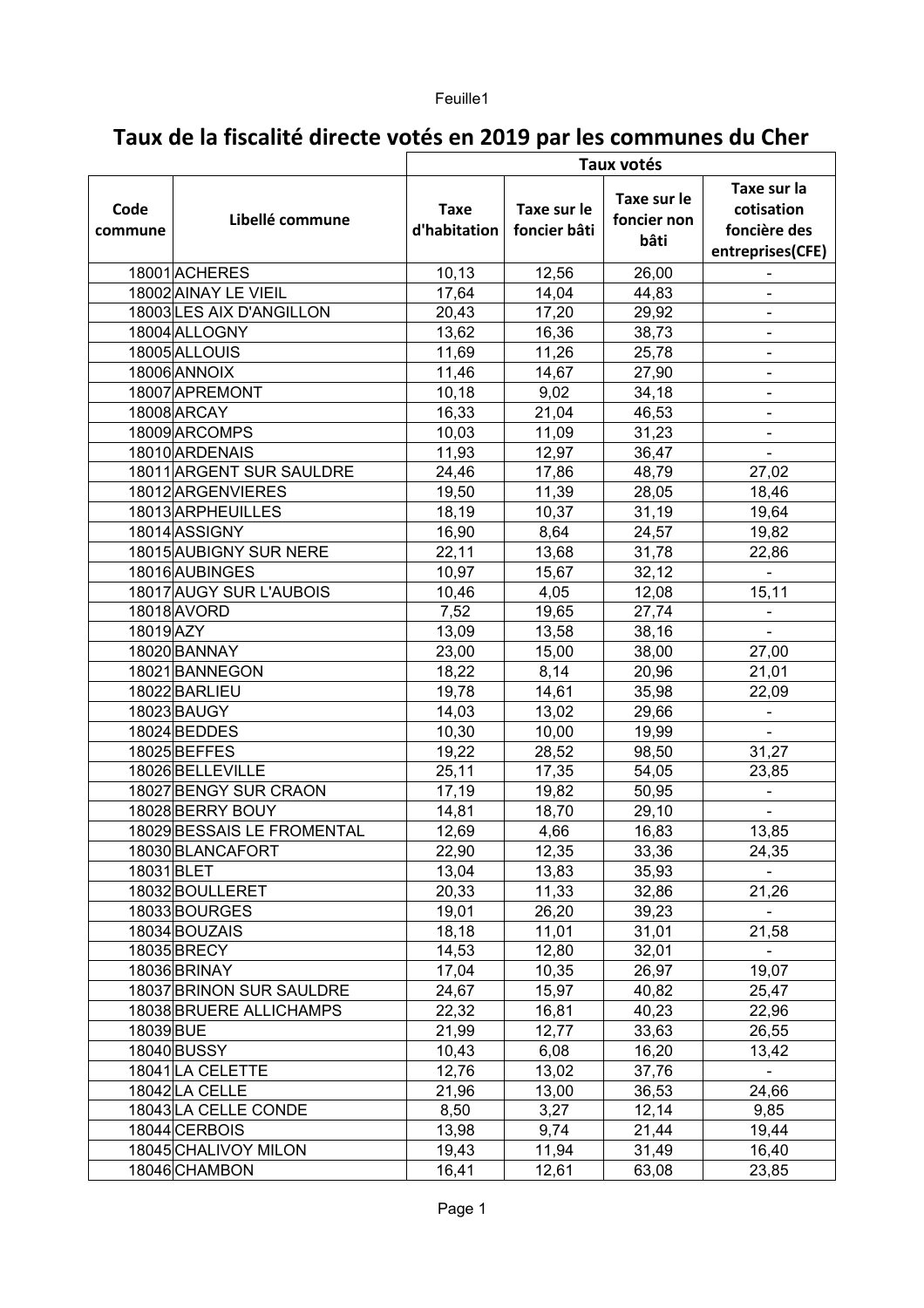| 18047 LA CHAPELLE D'ANGILLON | 19,73  | 16,06          | 27,54          | 23,80                   |
|------------------------------|--------|----------------|----------------|-------------------------|
| 18048 LA CHAPELLE HUGON      | 15,38  | 15,89          | 44,78          |                         |
| 18049 LA CHAPELLE MONTLINARD | 18,52  | 10,58          | 23,78          | 23,31                   |
| 18050 LA CHAPELLE ST URSIN   | 8,07   | 27,20          | 29,82          |                         |
| 18051 LA CHAPELOTTE          | 10,44  | 12,39          | 35,85          |                         |
| 18052 CHARENTON DU CHER      | 21,83  | 13,79          | 32,84          | 21,76                   |
| 18053 CHARENTONNAY           | 17,37  | 6,77           | 19,19          | 23,96                   |
| 18054 CHARLY                 | 9,80   | 7,40           | 19,96          | $\overline{a}$          |
| 18055 CHAROST                | 11,13  | 19,55          | 25,17          | 3,66                    |
| 18056 CHASSY                 | 9,25   | 7,95           | 25,80          |                         |
| 18057 CHATEAUMEILLANT        | 14,48  | 17,05          | 29,53          |                         |
| 18058 CHATEAUNEUF SUR CHER   | 20,25  | 21,49          | 34,76          | 17,02                   |
| 18059LE CHATELET             | 14,31  | 16,30          | 50,40          |                         |
| 18060 CHAUMONT               | 18,72  | 9,90           | 20,82          | 13,94                   |
| 18061 CHAUMOUX MARCILLY      | 12,26  | 14,88          | 29,16          |                         |
| 18062 LE CHAUTAY             | 14,05  | 13,31          | 31,32          |                         |
| 18063 CHAVANNES              | 11,41  | 8,00           | 21,04          | 23,31                   |
| 18064 CHERY                  | 16,36  | 18,01          | 23,63          | 18,71                   |
| 18065 CHEZAL BENOIT          | 6,45   | 7,01           | 11,07          | 3,35                    |
| 18066 CIVRAY                 | 18,21  | 11,20          | 22,83          | 20,66                   |
| 18067 CLEMONT SUR SAULDRE    | 22,06  | 11,05          | 35,65          | 23,02                   |
| 18068 COGNY                  | 10,09  | 2,23           | 6,72           | 10,42                   |
| 18069 COLOMBIERS             | 23,29  | 23,74          | 44,79          | 22,78                   |
| 18070 CONCRESSAULT           | 17,50  | 11,50          | 26,14          | 21,48                   |
| 18071 CONTRES                | 12,95  | 11,15          | 38,83          | 17, 12                  |
| 18072 CORNUSSE               | 12,98  | 15,47          | 30,24          |                         |
| 18073CORQUOY                 | 12,80  | 8,86           | 18,24          | 15,59                   |
| 18074 COUARGUES              | 19,74  | 9,77           | 30,52          | 20,45                   |
| 18075 COURS LES BARRES       | 15,82  |                |                |                         |
| 18076 COUST                  | 23,67  | 17,79<br>13,55 | 44,38<br>48,69 | $\blacksquare$<br>23,26 |
| 18077 COUY                   |        | 8,61           | 32,49          | 24,78                   |
| 18078 CREZANCAY SUR CHER     | 23,64  |                |                |                         |
|                              | 17, 17 | 8,17           | 32,18          | 14,52                   |
| 18079 CREZANCY EN SANCERRE   | 24,36  | 12,91          | 34,45          | 26,88                   |
| 18080 CROISY                 | 7,95   | 8,79           | 23,83          |                         |
| 18081 CROSSES                | 5,35   | 4,67           | 16,81          |                         |
| 18082 CUFFY                  | 14,93  | 17,88          | 39,61          |                         |
| 18083 CULAN                  | 15,86  | 14,35          | 44,97          |                         |
| 18084 DAMPIERRE EN CROT      | 17,96  | 12,55          | 37,85          | 20,24                   |
| 18085 DAMPIERRE EN GRACAY    | 15,84  | 18,65          | 34,59          |                         |
| 18086 DREVANT                | 28,29  | 31,53          | 84,06          | 32,66                   |
| 18087 DUN SUR AURON          | 16,58  | 14,23          | 36,02          | 20,36                   |
| 18088 ENNORDRES              | 16, 13 | 8,17           | 20,64          | 20,70                   |
| 18089 EPINEUIL LE FLEURIEL   | 12,82  | 13,19          | 31,26          | $\blacksquare$          |
| 18090 ETRECHY                | 5,95   | 7,34           | 20,56          |                         |
| 18091 FARGES ALLICHAMPS      | 18,22  | 11,52          | 31,21          | 20,37                   |
| 18092 FARGES EN SEPTAINE     | 7,21   | 11,82          | 22,98          |                         |
| 18093 FAVERDINES             | 15,11  | 14,70          | 38,84          |                         |
| 18094 FEUX                   | 19,86  | 8,45           | 21,05          | 24,67                   |
| 18095 FLAVIGNY               | 13,17  | 12,67          | 36,47          | $\blacksquare$          |
| 18096 FOECY                  | 15,42  | 22,21          | 43,97          |                         |
| 18097 FUSSY                  | 14,41  | 23,21          | 43,87          |                         |
| 18098 GARDEFORT              | 19,96  | 10,90          | 24,48          | 26,96                   |
| 18099 GARIGNY                | 26,69  | 12,75          | 35,84          | 25,80                   |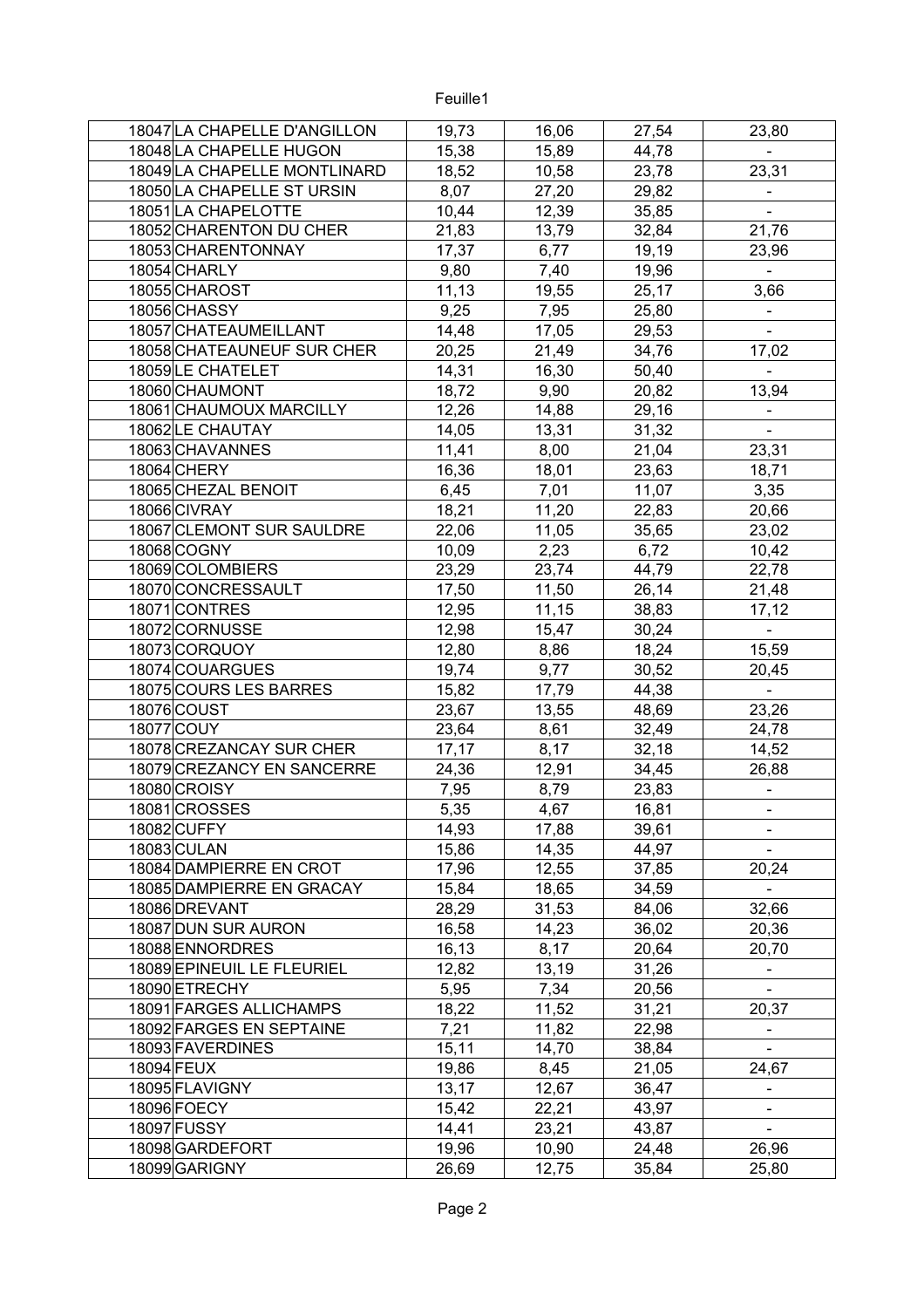| 18100 GENOUILLY                         | 16,78 | 17,29 | 29,10  |                          |
|-----------------------------------------|-------|-------|--------|--------------------------|
| 18101 GERMIGNY L'EXEMPT                 | 9,88  | 9,60  | 22,98  |                          |
| 18102 GIVARDON                          | 13,70 | 5,44  | 21,87  | 19,71                    |
| 18103GRACAY                             | 21,93 | 26,78 | 42,00  |                          |
| 18104 GROISES                           | 27,84 | 14,50 | 35,08  | 22,10                    |
| 18105 GRON                              | 10,59 | 8,91  | 26,52  | $\blacksquare$           |
| 18106 GROSSOUVRE                        | 13,96 | 14,46 | 18,52  | 11,81                    |
| 18107 LA GROUTTE                        | 28,21 | 33,98 | 61,33  | 23,74                    |
| 18108 LA GUERCHE SUR L'AUBOIS           | 16,68 | 19,75 | 38,08  |                          |
| 18109 HENRICHEMONT                      | 14,85 | 17,12 | 35,23  |                          |
| 18110 HERRY                             | 21,59 | 11,65 | 27,70  | 24,01                    |
| 18111 HUMBLIGNY                         | 11,11 | 14,16 | 54,12  | $\overline{\phantom{0}}$ |
| 18112 IDS SAINT ROCH                    | 10,66 | 13,50 | 30,91  |                          |
| 18113 IGNOL                             | 15,05 | 11,27 | 39,67  |                          |
| 18114 INEUIL                            | 13,45 | 14,09 | 46,29  |                          |
| 18115 IVOY LE PRE                       | 22,82 | 16,21 | 36,88  | 21,82                    |
| 18116JALOGNES                           | 19,13 | 10,25 | 25,10  | 25,10                    |
| 18117 JARS                              | 16,59 | 10,49 | 30,11  | 20,19                    |
| 18118 JOUET SUR L'AUBOIS                | 10,68 | 12,69 | 32,87  |                          |
| 18119 JUSSY CHAMPAGNE                   | 12,32 | 6,87  | 19,73  |                          |
| 18120 JUSSY LE CHAUDRIER                | 25,58 | 13,43 | 30, 13 | 22,08                    |
| 18121 LANTAN                            | 12,92 | 4,09  | 14,51  | 13,33                    |
| 18122 LAPAN                             | 10,34 | 11,44 |        | 14,30                    |
| 18123 LAVERDINES                        |       |       | 15,10  | $\blacksquare$           |
|                                         | 5,16  | 1,91  | 6,77   |                          |
| 18124 LAZENAY                           | 13,88 | 11,86 | 22,27  | 18,75                    |
| 18125 LERE                              | 23,32 | 18,07 | 41,79  | 22,58                    |
| 18126 LEVET                             | 17,20 | 13,52 | 21,64  | 13,52                    |
| 18127 LIGNIERES                         | 16,16 | 11,53 | 33,17  | 14,59                    |
| 18128 LIMEUX                            | 12,45 | 8,17  | 19,82  | 19,42                    |
| 18129 LISSAY LOCHY                      | 5,03  | 6,70  | 16,81  |                          |
| 18130 LOYE SUR ARNON                    | 17,88 | 17,71 | 45,18  |                          |
| 18131 LUGNY BOURBONNAIS                 | 10,91 | 3,03  | 7,93   | 11,11                    |
| 18132 LUGNY CHAMPAGNE                   | 15,04 | 5,56  | 16,06  | 18,17                    |
| 18133LUNERY                             | 17,33 | 12,95 | 38,10  | 22,39                    |
| 18134 LURY SUR ARNON                    | 17,11 | 14,65 | 24,82  | 20,62                    |
| 18135 MAISONNAIS                        | 10,38 | 9,23  | 36,84  |                          |
| 18136 MARCAIS                           | 21,02 | 15,60 | 37,79  | 21,36                    |
| 18137 MAREUIL SUR ARNON                 | 23,29 | 18,78 | 48,21  | 18,99                    |
| 18138 MARMAGNE                          | 8,06  | 13,95 | 17,40  |                          |
| 18139 MARSEILLES LES AUBIGNY            | 11,50 | 21,81 | 32,18  |                          |
| 18140 MASSAY                            | 19,82 | 14,52 | 30,27  | 20,06                    |
| 18141 MEHUN SUR YEVRE                   | 12,38 | 21,50 | 38,62  | $\blacksquare$           |
| 18142 MEILLANT                          | 21,87 | 14,35 | 29,33  | 20,68                    |
| 18143 MENETOU COUTURE                   | 14,23 | 11,55 | 28,85  | $\blacksquare$           |
| 18144 MENETOU RATEL                     | 19,78 | 11,00 | 29,36  | 23,32                    |
| 18145 MENETOU-SALON                     | 15,26 | 17,70 | 40,83  |                          |
| 18146 MENETREOL SOUS<br><b>SANCERRE</b> | 20,23 | 19,19 | 32,97  | 25,16                    |
| 18147 MENETREOL SUR SAULDRE             | 19,48 | 11,96 | 61,65  | 22,88                    |
| 18148 MEREAU                            | 17,39 | 10,99 | 18,76  | 18,28                    |
| 18149 MERY ES BOIS                      | 20,11 | 10,16 | 35,19  | 22,68                    |
| 18150 MERY SUR CHER                     | 7,96  | 12,24 | 22,50  |                          |
| 18151 MONTIGNY                          | 10,14 | 16,74 | 42,74  |                          |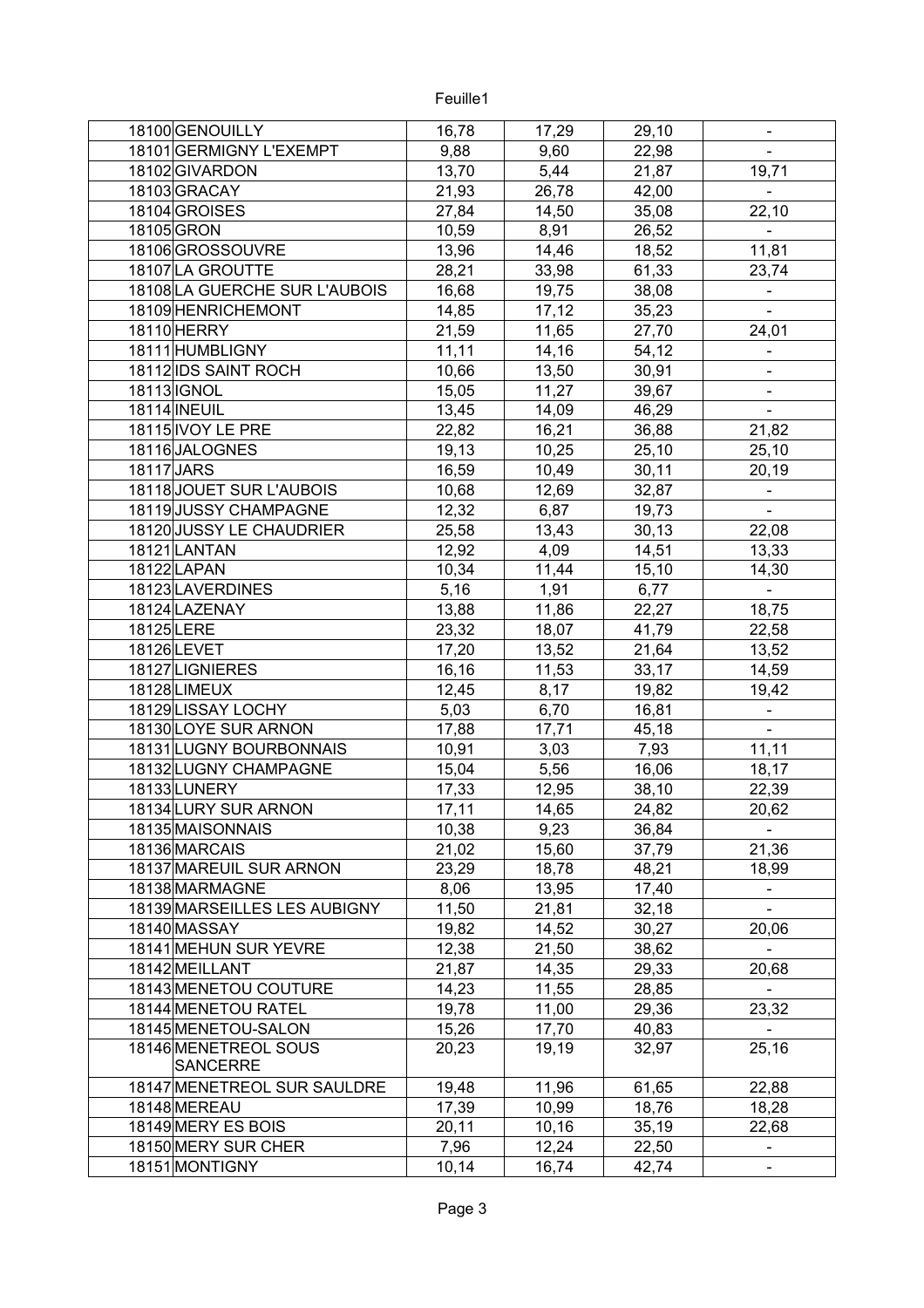| 18152 MONTLOUIS              | 11,15 | 8,60  | 15,42          | 18,79          |
|------------------------------|-------|-------|----------------|----------------|
| 18153 MORLAC                 | 14,35 | 16,40 | 39,96          |                |
| 18154 MORNAY BERRY           | 12,14 | 11,37 | 31,04          |                |
| 18155 MORNAY SUR ALLIER      | 22,29 | 15,71 | 25,65          | 21,07          |
| 18156 MOROGUES               | 17,98 | 19,02 | 55,22          |                |
| 18157 MORTHOMIERS            | 8,60  | 18,06 | 29,34          |                |
| 18158 MOULINS SUR YEVRE      | 13,05 | 16,84 | 33,90          |                |
| 18159 NANCAY                 | 19,35 | 12,95 | 44,55          | 19,34          |
| 18160 NERONDES               | 13,15 | 11,37 | 26,70          |                |
| 18161 NEUILLY EN DUN         | 16,34 | 9,25  | 22,26          | 14,94          |
| 18162 NEUILLY EN SANCERRE    | 7,71  | 9,09  | 27,28          |                |
| 18163 NEUVY DEUX CLOCHERS    | 8,76  | 8,51  | 33,28          | $\blacksquare$ |
| 18164 NEUVY LE BARROIS       | 17,09 | 8,00  | 26,50          | 17,08          |
| 18165 NEUVY SUR BARANGEON    | 20,07 | 11,23 | 31,51          | 21,03          |
| 18166 NOHANT EN GOUT         | 9,36  | 7,83  | 19,48          |                |
| 18167 NOHANT EN GRACAY       | 15,03 | 16,53 | 21,39          |                |
| 18168LE NOYER                | 15,38 | 8,37  | 21,75          | 16,05          |
| 18169 NOZIERES               | 19,26 | 10,97 | 44,82          | 23,22          |
| 18170 OIZON                  | 22,58 | 12,29 | 31,35          | 24,56          |
| 18171 ORCENAIS               | 20,69 | 13,01 | 35,02          | 32,06          |
| 18172 ORVAL                  | 23,52 | 23,34 | 53,78          | 23,59          |
| 18173 OSMERY                 | 13,85 | 7,75  | 20,46          | 17, 12         |
| 18174 OSMOY                  | 0,60  | 0,60  | 1,28           |                |
| 18175 OUROUER LES BOURDELINS | 12,87 | 11,79 | 29,68          |                |
| 18176 PARASSY                | 12,81 | 19,71 | 50,43          | $\blacksquare$ |
| 18177 PARNAY                 | 14,86 | 9,03  | 43,79          | 25,46          |
| 18178 LA PERCHE              | 12,36 | 14,61 | 36,16          |                |
| 18179 PIGNY                  | 21,00 | 20,35 | 44,05          |                |
| 18180 PLAIMPIED GIVAUDINS    | 12,99 | 25,70 | 51,31          | $\blacksquare$ |
| 18181 PLOU                   | 19,86 | 10,87 | 32,84          | 18,35          |
| 18182 POISIEUX               | 12,24 | 6,22  | 13,24          | 18,52          |
| 18183LE PONDY                | 15,60 | 8,47  | 27,05          | 19,03          |
| 18184 PRECY                  | 25,26 | 11,96 | 30,09          | 25,34          |
| 18185 PRESLY                 | 16,34 | 8,53  | 20,62          | 20,75          |
| 18186 PREUILLY               | 21,23 | 16,38 | 33,35          | 20,16          |
| 18187 PREVERANGES            | 15,16 | 19,22 | 39,00          |                |
| 18188 PRIMELLES              | 18,72 | 10,77 | 24,96          | 26,43          |
| 18189 QUANTILLY              | 17,70 | 21,09 | 54,50          |                |
| 18190 QUINCY                 | 20,31 | 14,50 | 36,04          | 19,99          |
| 18191 RAYMOND                | 18,89 | 12,16 | 34,57          | 28,03          |
| 18192 REIGNY                 | 13,85 | 14,79 | 29,19          |                |
| 18193 REZAY                  | 8,57  |       |                |                |
| 18194 RIANS                  |       | 12,48 | 44,03<br>26,97 |                |
|                              | 14,00 | 5,51  |                |                |
| 18195 SAGONNE                | 19,14 | 9,57  | 35,64          | 17,98          |
| 18196 ST AIGNAN DES NOYERS   | 12,58 | 7,10  | 18,42          | 17,45          |
| 18197 ST AMAND-MONTROND      | 26,10 | 28,38 | 59,20          | 25,44          |
| 18198 ST AMBROIX             | 4,18  | 1,14  | 2,86           | 4,02           |
| 18199 ST BAUDEL              | 5,47  | 3,16  | 8,60           | 7,84           |
| 18200 ST BOUIZE              | 23,59 | 11,10 | 34,89          | 23,69          |
| 18201 ST CAPRAIS             | 18,63 | 15,80 | 36,45          | 19,89          |
| 18202ST CEOLS                | 10,37 | 12,72 | 22,94          |                |
| 18203 ST CHRISTOPHE LE       | 17,21 | 15,35 | 27,93          |                |
| <b>CHAUDRY</b>               |       |       |                |                |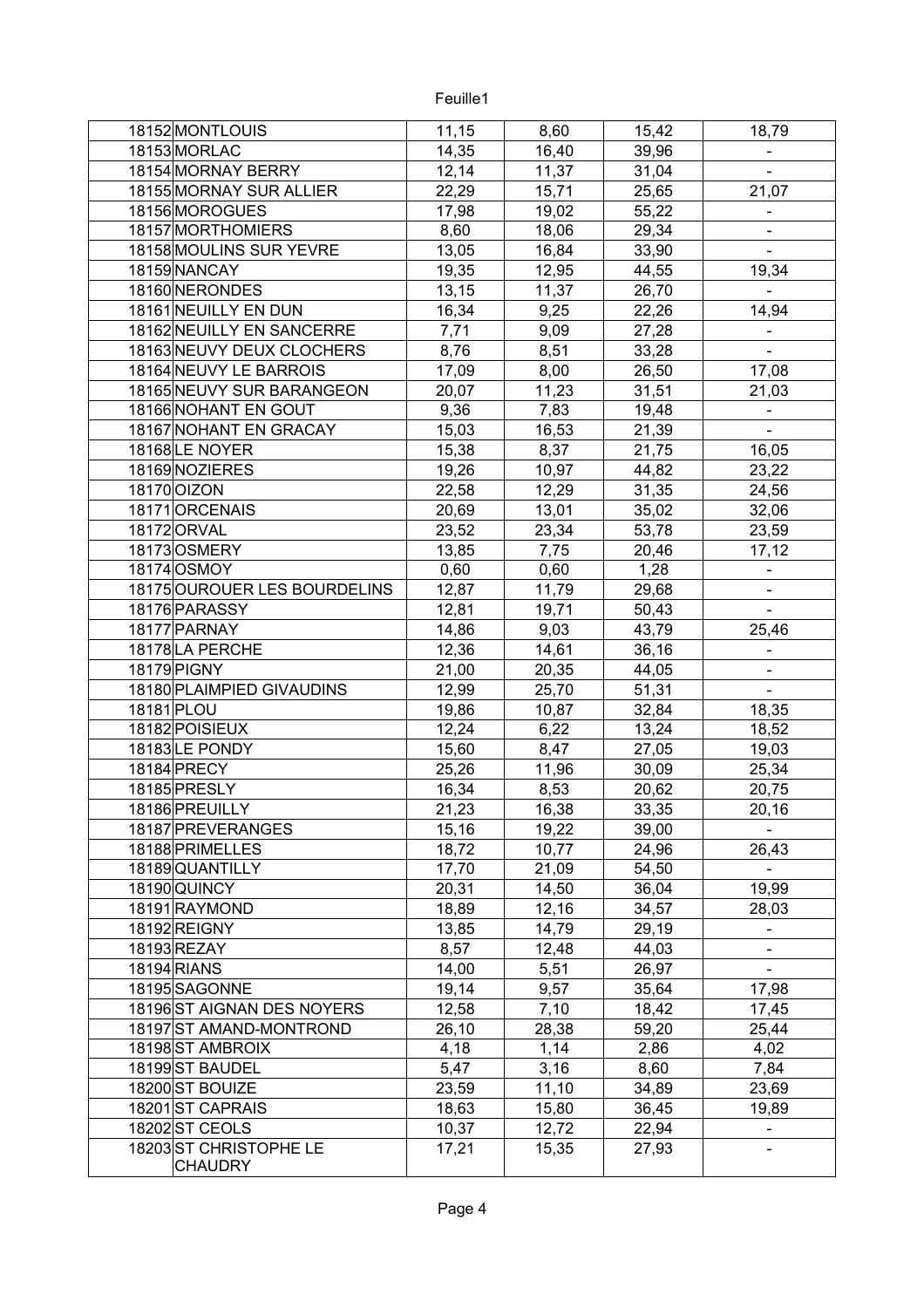| 18204 ST DENIS DE PALIN       | 11,41  | 3,32   | 10,79 | 15,53          |
|-------------------------------|--------|--------|-------|----------------|
| 18205 ST DOULCHARD            | 5,82   | 12,05  | 28,06 |                |
| 18206 ST ELOI DE GY           | 15,35  | 19,25  | 37,10 |                |
| 18207 ST FLORENT SUR CHER     | 22,18  | 30, 13 | 35,59 | 23,84          |
| 18208 STE GEMME EN SANCERROIS | 22,90  | 10,76  | 43,62 | 26,29          |
| 18209 ST GEORGES DE POISIEUX  | 13,17  | 15, 15 | 54,01 |                |
| 18210 ST GEORGES SUR LA PREE  | 19,66  | 24,52  | 45,67 |                |
| 18211 ST GEORGES SUR MOULON   | 16,23  | 25,09  | 56,77 |                |
| 18212 ST GERMAIN DES BOIS     | 15,22  | 9,19   | 19,88 | 16,87          |
| 18213 ST GERMAIN DU PUY       | 9,48   | 23,97  | 43,80 |                |
| 18214 ST HILAIRE DE COURT     | 20,17  | 25,93  | 47,63 |                |
| 18215 ST HILAIRE DE GONDILLY  | 7,89   | 6,79   | 28,78 | $\frac{1}{2}$  |
| 18216 ST HILAIRE EN LIGNIERES | 9,51   | 11,06  | 32,24 | Ξ.             |
| 18217 ST JEANVRIN             | 12,72  | 12,46  | 27,49 |                |
| 18218 ST JUST                 | 16,41  | 19,99  | 31,74 |                |
| 18219 ST LAURENT              | 25,30  | 20,17  | 48,22 | 18,66          |
| 18220 ST LEGER LE PETIT       | 22,35  | 15,87  | 36,00 | 19,88          |
| 18221 ST LOUP DES CHAUMES     |        | 11,52  |       |                |
|                               | 11,96  |        | 18,94 | 18,23          |
| 18223 ST MARTIN D'AUXIGNY     | 15,60  | 21,10  | 47,90 |                |
| 18224 ST MARTIN DES CHAMPS    | 20,37  | 9,35   | 23,98 | 23,62          |
| 18225 ST MAUR                 | 14,54  | 12,60  | 30,62 |                |
| 18226 ST MICHEL DE VOLANGIS   | 14,74  | 18,30  | 36,61 |                |
| 18227 STE MONTAINE            | 20,78  | 8,94   | 43,62 | 18,89          |
| 18228 ST OUTRILLE             | 17,23  | 24,09  | 29,69 |                |
| 18229ST PALAIS                | 12,59  | 11,80  | 42,44 |                |
| 18230 ST PIERRE LES BOIS      | 11,29  | 12,41  | 40,63 |                |
| 18231 ST PIERRE LES ETIEUX    | 19,15  | 8,10   | 25,73 | 17,46          |
| 18232 ST PRIEST LA MARCHE     | 13,68  | 16,58  | 28,19 |                |
| 18233ST SATUR                 | 21,22  | 17,81  | 26,69 | 21,89          |
| 18234 ST SATURNIN             | 11,71  | 12,16  | 23,22 |                |
| 18235 STE SOLANGE             | 15,91  | 15,33  | 32,85 |                |
| 18236 ST SYMPHORIEN           | 12,73  | 6,70   | 34,28 | 9,16           |
| 18237 STE THORETTE            | 16,19  | 13,27  | 26,74 | 20,42          |
| 18238 ST VITTE                | 15,64  | 6,44   | 19,08 |                |
| 18239 SALIGNY LE VIF          | 10,35  | 8,54   | 27,87 | $\blacksquare$ |
| 18240 SANCERGUES              | 24,87  | 18,33  | 36,27 | 23,70          |
| 18241 SANCERRE                | 25,32  | 18,59  | 36,83 | 25,58          |
| 18242 SANCOINS                | 23,64  | 18,72  | 39,67 | 18,61          |
| 18243 SANTRANGES              | 20,21  | 11,98  | 33,01 | 24,04          |
| 18244 SAUGY                   | 15,44  | 11,94  | 27,36 | 19,39          |
| 18245 SAULZAIS LE POTIER      | 12,54  | 13,90  | 37,57 |                |
| 18246 SAVIGNY EN SANCERRE     | 18,40  | 12, 13 | 26,81 | 21,72          |
| 18247 SAVIGNY EN SEPTAINE     | 7,64   | 12,80  | 21,64 | $\blacksquare$ |
| 18248 SENNECAY                | 21,04  | 13,85  | 38,16 | 20,41          |
| 18249 SENS-BEAUJEU            | 21,66  | 12,64  | 34,37 | 28,54          |
| 18250 SERRUELLES              | 10,57  | 7,48   | 15,50 | 11,43          |
| 18251 SEVRY                   | 18,99  | 6,80   | 26,72 | 15,72          |
| 18252 SIDIAILLES              | 12, 13 | 13,39  | 25,79 | $\blacksquare$ |
| 18253 SOULANGIS               | 12,93  | 18,62  | 41,96 |                |
| 18254 SOYE EN SEPTAINE        | 10,07  | 12,93  | 23,34 |                |
| 18255 LE SUBDRAY              | 6,90   | 10,50  | 21,61 |                |
| 18256 SUBLIGNY                | 24,84  | 12,35  | 24,07 | 30,90          |